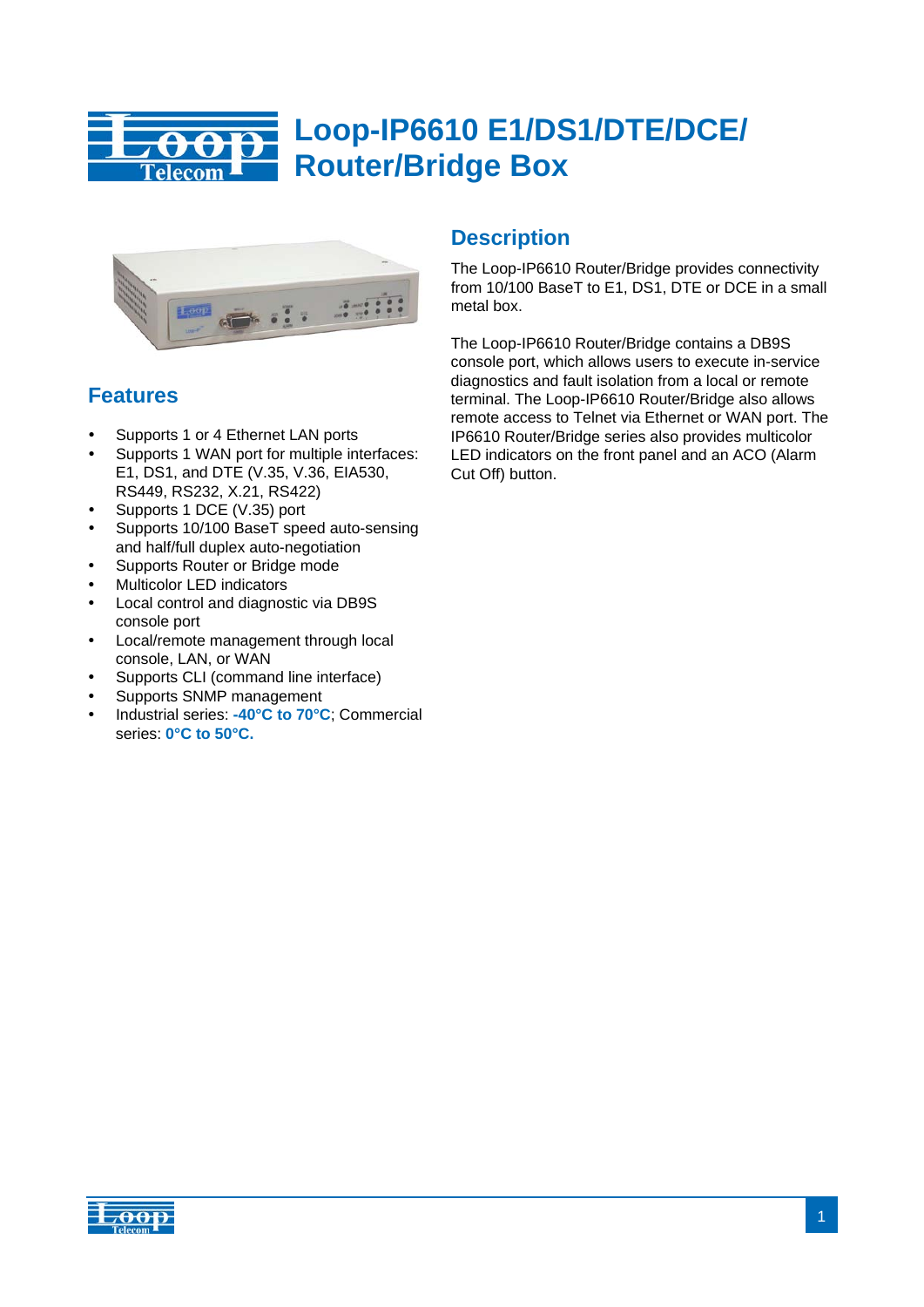# **Ordering Information**

**Note:** RoHS compliant units are identified by the letter **G** appearing immediately at the end of the ordering code.

| Model                                     | <b>Description</b>                                                                                                                                | <b>Note</b>                      |
|-------------------------------------------|---------------------------------------------------------------------------------------------------------------------------------------------------|----------------------------------|
| For E1 WAN port:                          |                                                                                                                                                   |                                  |
| Loop-IP6610-E75-1ETH-BR-pp-G              | 75 ohm E1 WAN port and 1 Ethernet port w/ Bridge function<br>only                                                                                 |                                  |
| Loop-IP6610-E75-4ETH-BR-pp-G              | 75 ohm E1 WAN port and 4 Ethernet ports w/ Bridge function<br>only                                                                                |                                  |
| Loop-IP6610-E75-1ETH-RT-pp-G              | 75 ohm E1 WAN port and 1 Ethernet port w/ Router & Bridge<br>function                                                                             |                                  |
| Loop-IP6610-E75-4ETH-RT-pp-G              | 75 ohm E1 WAN port and 4 Ethernet ports w/ Router & Bridge<br>function                                                                            | Temperature range                |
| Loop-IP6610-E120-1ETH-BR-pp-<br>G         | 120 ohm E1 WAN port and 1 Ethernet port w/ Bridge function<br>only                                                                                | 0°C to 50°C                      |
| Loop-IP6610-E120-4ETH-BR-pp-<br>G         | 120 ohm E1 WAN port and 4 Ethernet ports w/ Bridge<br>function only                                                                               |                                  |
| Loop-IP6610-E120-1ETH-RT-pp-<br>G         | 120 ohm E1 WAN port and 1 Ethernet port w/ Router &<br><b>Bridge function</b>                                                                     |                                  |
| Loop-IP6610-E120-4ETH-RT-pp-<br>G         | 120 ohm E1 WAN port and 4 Ethernet ports w/ Router &<br><b>Bridge function</b>                                                                    |                                  |
| For DS1 WAN port:                         |                                                                                                                                                   |                                  |
| Loop-IP6610-T-1ETH-BR-pp-G                | DS1 WAN port and 1 Ethernet port w/ Bridge function only                                                                                          |                                  |
| Loop-IP6610-T-4ETH-BR-pp-G                | DS1 WAN port and 4 Ethernet ports w/ Bridge function only                                                                                         |                                  |
| Loop-IP6610-T-1ETH-RT-pp-G                | DS1 WAN port and 1 Ethernet port w/ Router & Bridge<br>function                                                                                   | Temperature range<br>0°C to 50°C |
| Loop-IP6610-T-4ETH-RT-pp-G                | DS1 WAN port and 4 Ethernet ports w/ Router & Bridge<br>function                                                                                  |                                  |
| For DS1 WAN port with In-band Management: |                                                                                                                                                   |                                  |
|                                           | Loop-IP6610-T-IM-1ETH-BR-pp-G DS1 WAN port w/ In-band management                                                                                  |                                  |
|                                           | and 1 Ethernet port w/ Bridge function only                                                                                                       |                                  |
|                                           | Loop-IP6610-T-IM-4ETH-BR-pp-G DS1 WAN port w/ In-band management                                                                                  |                                  |
|                                           | and 4 Ethernet ports w/ Bridge function only                                                                                                      | Temperature range                |
|                                           | Loop-IP6610-T-IM-1ETH-RT-pp-G DS1 WAN port w/ In-band management<br>and 1 Ethernet port w/ Router & Bridge function                               | 0°C to 50°C                      |
|                                           | Loop-IP6610-T-IM-4ETH-RT-pp-G DS1 WAN port w/ In-band management                                                                                  |                                  |
|                                           | and 4 Ethernet ports w/ Router & Bridge function                                                                                                  |                                  |
| For DTE WAN port:                         |                                                                                                                                                   |                                  |
| Loop-IP6610-dte-1ETH-BR-pp-G              | DTE WAN port and 1 Ethernet port w/ Bridge function only                                                                                          |                                  |
| Loop-IP6610-dte-4ETH-BR-pp-G              | DTE WAN port and 4 Ethernet ports w/ Bridge function only                                                                                         |                                  |
| Loop-IP6610-dte-1ETH-RT-pp-G              | DTE WAN port and 1 Ethernet port w/ Router & Bridge<br>function                                                                                   | Temperature range<br>0°C to 50°C |
| Loop-IP6610-dte-4ETH-RT-pp-G              | DTE WAN port and 4 Ethernet ports w/ Router & Bridge<br>function                                                                                  |                                  |
| For DCE port:                             |                                                                                                                                                   |                                  |
|                                           | Loop-IP6610-DCE-1ETH-BR-pp-G DCE port with V.35 (DB25 Female) connector and 1 Ethernet<br>port w/ Bridge function, not included conversion cable. |                                  |
|                                           | Loop-IP6610-DCE-4ETH-BR-pp-G DCE port with V.35 (DC25 Female) connector and 4 Ethernet<br>ports w/ Bridge function not included conversion cable. | Temperature range                |
|                                           | Loop-IP6610-DCE-1ETH-RT-pp-G DCE port with V.35 (DB25 Female) connector and 1 Ethernet<br>port w/ Router function not included conversion cable.  | 0°C to 50°C                      |
|                                           | Loop-IP6610-DCE-4ETH-RT-pp-G DCE port with V.35 (DC25 Female) connector and 4 Ethernet<br>ports w/ Router function not included conversion cable. |                                  |

## **Commercial models: Temperature range 0°C to 50°C.**

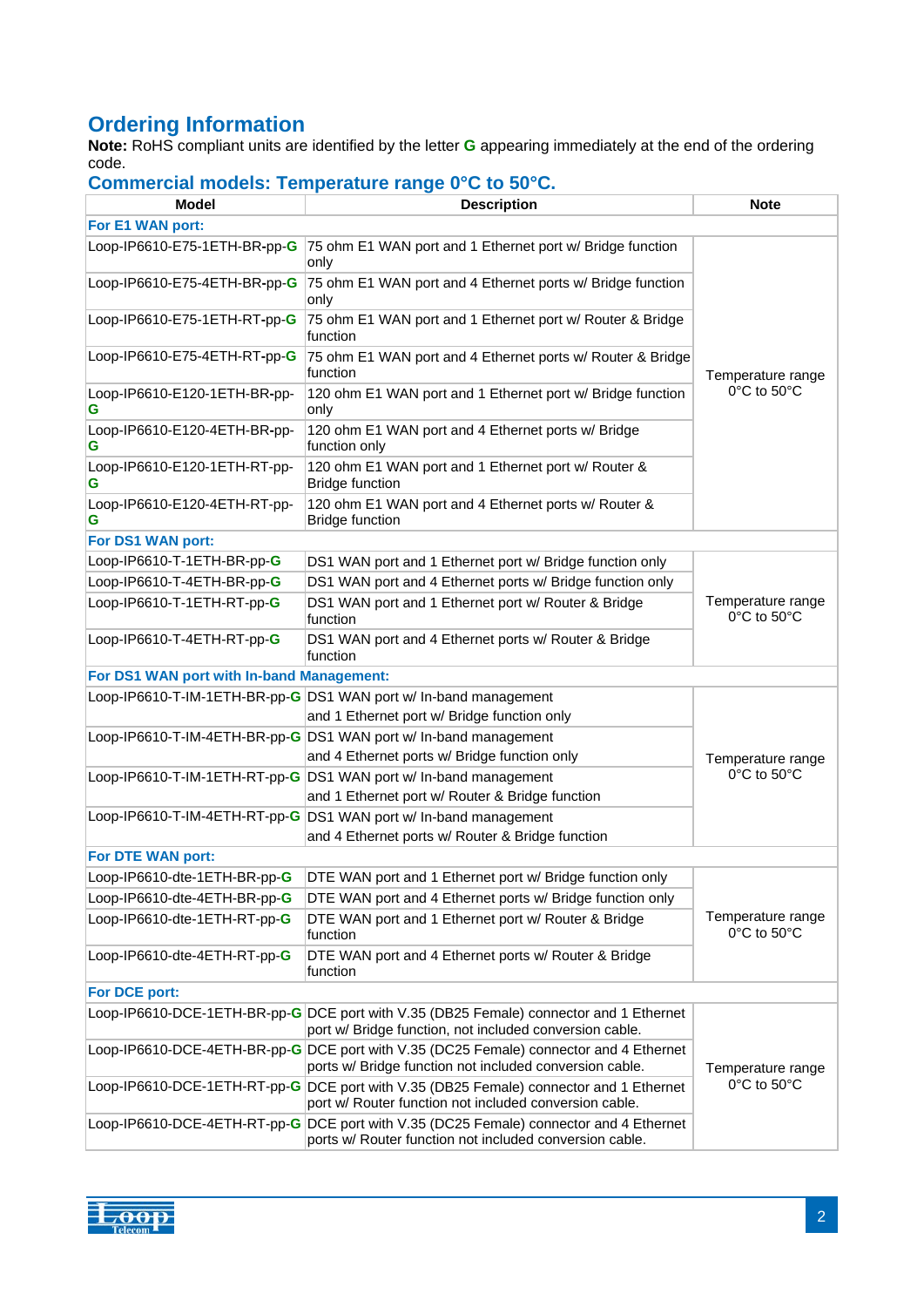# **Industrial models: Temperature range -45°C to 70°C.**

| Model                                     | <b>Description</b>                                                                                                   | <b>Note</b>                                              |  |
|-------------------------------------------|----------------------------------------------------------------------------------------------------------------------|----------------------------------------------------------|--|
| For E1 WAN port:                          |                                                                                                                      |                                                          |  |
| Loop-IP6610-IS-E75-1ETH-BR-<br>$pp-G$     | 75 ohm E1 WAN port and 1 Ethernet port w/ Bridge function<br>only                                                    |                                                          |  |
| Loop-IP6610-IS-E75-4ETH-BR-<br>$pp-G$     | 75 ohm E1 WAN port and 4 Ethernet ports w/ Bridge function<br>only                                                   |                                                          |  |
| Loop-IP6610-IS-E75-1ETH-RT-<br>$pp-G$     | 75 ohm E1 WAN port and 1 Ethernet port w/ Router & Bridge<br>function                                                |                                                          |  |
| Loop-IP6610-IS-E75-4ETH-RT-<br>$pp-G$     | 75 ohm E1 WAN port and 4 Ethernet ports w/ Router & Bridge<br>function                                               | Temperature range                                        |  |
| Loop-IP6610-IS-E120-1ETH-BR-<br>$pp-G$    | 120 ohm E1 WAN port and 1 Ethernet port w/ Bridge function<br>only                                                   | -40 $^{\circ}$ C to 70 $^{\circ}$ C                      |  |
| Loop-IP6610-IS-E120-4ETH-BR-<br>$pp-G$    | 120 ohm E1 WAN port and 4 Ethernet ports w/ Bridge<br>function only                                                  |                                                          |  |
| Loop-IP6610-IS-E120-1ETH-RT-<br>$pp-G$    | 120 ohm E1 WAN port and 1 Ethernet port w/ Router &<br><b>Bridge function</b>                                        |                                                          |  |
| Loop-IP6610-IS-E120-4ETH-RT-<br>$pp-G$    | 120 ohm E1 WAN port and 4 Ethernet ports w/ Router &<br><b>Bridge function</b>                                       |                                                          |  |
| For DS1 WAN port:                         |                                                                                                                      |                                                          |  |
| Loop-IP6610-IS-T-1ETH-BR-pp-G             | DS1 WAN port and 1 Ethernet port w/ Bridge function only                                                             |                                                          |  |
|                                           | Loop-IP6610-IS-T-4ETH-BR-pp-G DS1 WAN port and 4 Ethernet ports w/ Bridge function only                              |                                                          |  |
| Loop-IP6610-IS-T-1ETH-RT-pp-G             | DS1 WAN port and 1 Ethernet port w/ Router & Bridge<br>function                                                      | Temperature range<br>-40 $^{\circ}$ C to 70 $^{\circ}$ C |  |
| Loop-IP6610-IS-T-4ETH-RT-pp-G             | DS1 WAN port and 4 Ethernet ports w/ Router & Bridge<br>function                                                     |                                                          |  |
| For DS1 WAN port with In-band Management: |                                                                                                                      |                                                          |  |
| Loop-IP6610-IS-T-IM-1ETH-BR-              | DS1 WAN port w/ In-band management                                                                                   |                                                          |  |
| $pp-G$                                    | and 1 Ethernet port w/ Bridge function only                                                                          |                                                          |  |
| Loop-IP6610-IS-T-IM-4ETH-BR-<br>$pp-G$    | DS1 WAN port w/ In-band management<br>and 4 Ethernet ports w/ Bridge function only                                   | Temperature range                                        |  |
| Loop-IP6610-IS-T-IM-1ETH-RT-              | DS1 WAN port w/ In-band management                                                                                   | -40°C to 70°C                                            |  |
| $pp-G$                                    | and 1 Ethernet port w/ Router & Bridge function                                                                      |                                                          |  |
| Loop-IP6610-IS-T-IM-4ETH-RT-              | DS1 WAN port w/ In-band management                                                                                   |                                                          |  |
| $pp-G$                                    | and 4 Ethernet ports w/ Router & Bridge function                                                                     |                                                          |  |
| For DTE WAN port:                         |                                                                                                                      |                                                          |  |
| G                                         | Loop-IP6610-IS-dte-1ETH-BR-pp- DTE WAN port and 1 Ethernet port w/ Bridge function only                              |                                                          |  |
| Loop-IP6610-IS-dte-4ETH-BR-pp-<br>G       | DTE WAN port and 4 Ethernet ports w/ Bridge function only                                                            | Temperature range                                        |  |
| Loop-IP6610-IS-dte-1ETH-RT-pp-<br>G       | DTE WAN port and 1 Ethernet port w/ Router & Bridge<br>function                                                      | -40 $^{\circ}$ C to 70 $^{\circ}$ C                      |  |
| Loop-IP6610-IS-dte-4ETH-RT-pp-<br>G       | DTE WAN port and 4 Ethernet ports w/ Router & Bridge<br>function                                                     |                                                          |  |
| For DCE port:                             |                                                                                                                      |                                                          |  |
| Loop-IP6610-IS-DCE-1ETH-BR-<br>$pp-G$     | DCE port with V.35 (DB25 Female) connector and 1 Ethernet<br>port w/ Bridge function, not included conversion cable. |                                                          |  |
| Loop-IP6610-IS-DCE-4ETH-BR-<br>$pp-G$     | DCE port with V.35 (DC25 Female) connector and 4 Ethernet<br>ports w/ Bridge function not included conversion cable. | Temperature range                                        |  |
| Loop-IP6610-IS-DCE-1ETH-RT-<br>$pp-G$     | DCE port with V.35 (DB25 Female) connector and 1 Ethernet<br>port w/ Router function not included conversion cable.  | -40 $^{\circ}$ C to 70 $^{\circ}$ C                      |  |
| Loop-IP6610-IS-DCE-4ETH-RT-<br>$pp-G$     | DCE port with V.35 (DC25 Female) connector and 4 Ethernet<br>ports w/ Router function not included conversion cable. |                                                          |  |

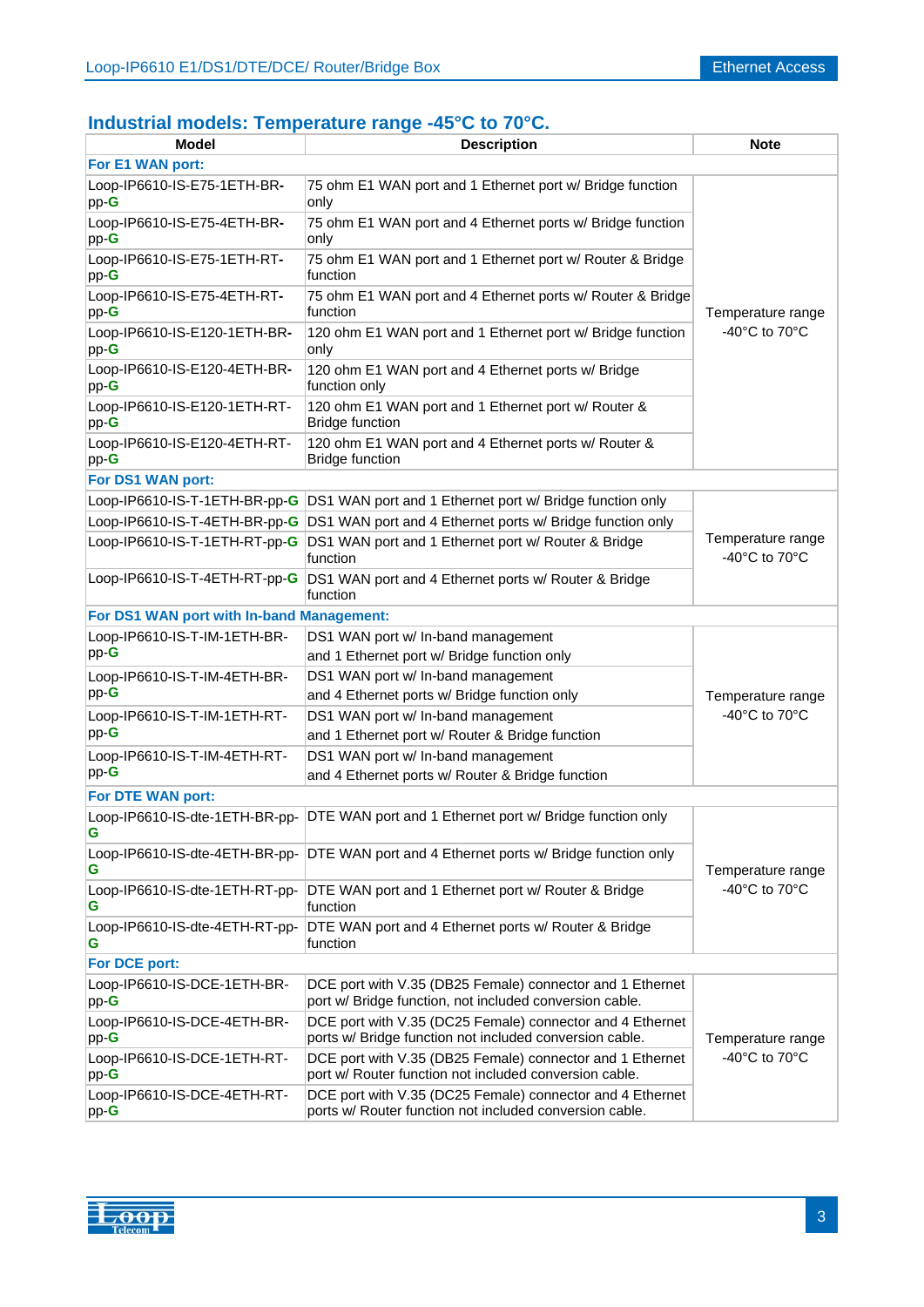| <b>Accessories</b>                                                  |                                                                                                                                                                                                                                                                                                             |                                            |  |
|---------------------------------------------------------------------|-------------------------------------------------------------------------------------------------------------------------------------------------------------------------------------------------------------------------------------------------------------------------------------------------------------|--------------------------------------------|--|
| <b>User's Manual</b>                                                |                                                                                                                                                                                                                                                                                                             |                                            |  |
| Loop-IP6610-UM                                                      | User's Manual (optional paper hard copy). A CD version of the manual is included with                                                                                                                                                                                                                       |                                            |  |
|                                                                     | every order.                                                                                                                                                                                                                                                                                                |                                            |  |
| <b>Power Cord (All power cords are RoHS compliant.)</b>             |                                                                                                                                                                                                                                                                                                             |                                            |  |
| Loop-ACC-PC-USA                                                     | AC power cord for Taiwan/America                                                                                                                                                                                                                                                                            | ù                                          |  |
| Loop-ACC-PC-EU                                                      | AC power cord for Europe                                                                                                                                                                                                                                                                                    | 化油                                         |  |
| Loop-ACC-PC-UK                                                      | AC power cord for UK                                                                                                                                                                                                                                                                                        | -'-                                        |  |
| Loop-ACC-PC-AUS                                                     | AC power cord for Australia                                                                                                                                                                                                                                                                                 | $\overline{\mathbf{r}}$                    |  |
| Loop-ACC-PC-CH                                                      | AC power cord for China                                                                                                                                                                                                                                                                                     | $\overline{\mathbf{v}}$                    |  |
| <b>Conversion Cable (All conversion cables are RoHS compliance)</b> |                                                                                                                                                                                                                                                                                                             |                                            |  |
| Loop-ACC-CAB-DB25M-30-                                              | DSUB-25pin/Male to M34/Female V.35                                                                                                                                                                                                                                                                          | This cable is for DCE port with V.35 (DB25 |  |
| 1M34F                                                               | conversion cable, Length: 30cm                                                                                                                                                                                                                                                                              | Female) connector                          |  |
| Loop-ACC-CAB-DB25F-30-                                              | DSUB-25pin/Female to M34/Male V.35                                                                                                                                                                                                                                                                          | This cable is for DTE port with V.35 (DB25 |  |
| 1M34M                                                               | conversion cable, Length: 30cm                                                                                                                                                                                                                                                                              | Male) connector                            |  |
| Loop-ACC-CAB-DB25F-30-                                              | DSUB-25pin/Female to DSUB-37/Male                                                                                                                                                                                                                                                                           | This cable is for DTE port with V.36/RS449 |  |
| 1DB37M                                                              | RS449 Conversion cable Length: 30 cm                                                                                                                                                                                                                                                                        | connector                                  |  |
| <b>Tray</b>                                                         |                                                                                                                                                                                                                                                                                                             |                                            |  |
| 81.TRAY19.000                                                       | 81.TRAY19.0000G                                                                                                                                                                                                                                                                                             | 19" tray. One tray for two units           |  |
| <b>Software</b>                                                     |                                                                                                                                                                                                                                                                                                             |                                            |  |
| Loop-IP6610-UPGR-RT                                                 | Activation code for Router function                                                                                                                                                                                                                                                                         |                                            |  |
| <b>Firmware Upgrade</b>                                             |                                                                                                                                                                                                                                                                                                             |                                            |  |
| Loop-IP6610-FWUPGR                                                  | Firmware Upgrade. Customers who desire to have a firmware upgrade after their<br>warranty has expired can purchase this option. This will upgrade the firmware to the<br>most current version and provide an additional 12 months of software repair and<br>patches on existing functionality as necessary. |                                            |  |

**NOTE:** When ordering activation code for existing units, please include the units' serial numbers on the order form.

Where **pp** is used to select a power supply:

| $pp =$      | <b>Description</b>                                                | <b>Note</b>                               |
|-------------|-------------------------------------------------------------------|-------------------------------------------|
| AC.         | Fixed AC power supply (90 to 264 Vac)                             | For AC, choose an appropriate power cord. |
| DC          | Fixed DC power supply<br>(For -24 Vdc and -48 Vdc: -20 to 60 Vdc) |                                           |
| <b>DC24</b> | Fixed DC power supply (For -24 Vdc: -18 to -36 Vdc)               |                                           |
| <b>DC48</b> | Fixed DC power supply (For -48 Vdc: -36 to -72 Vdc)               |                                           |

Where **dte** is used to select DTE WAN port:

| $dte =$ | <b>Description</b>  | <b>Note</b>                                                                |
|---------|---------------------|----------------------------------------------------------------------------|
| 22      | V.35 WAN port       | With DB25 Male connector, not included<br>conversion cable.                |
| 33      | EIA530 WAN port     | With DB25 Male connector                                                   |
| 44      | X.21 WAN port       | With DB15 Male connector                                                   |
| 55      | RS232 WAN port      | With DB25 Male connector                                                   |
| 66      | V.36/RS449 WAN port | With DB25 Male via DB25P Female to<br>DB37S Male (1-feet) conversion cable |
| 77      | RS422/V.11 WAN port | With DB25 Male connector                                                   |

# **Loop-IP6610 Router Box Product Specification**

### *E1 Line Interface*

| Line Rate     | $2.048$ Mbps $\pm$ 50 ppm            |
|---------------|--------------------------------------|
| Data Rate     | User configurable:                   |
|               | n x 64Kbps (n=1 to 31) - ITU G.704   |
|               | 2048Kbps (clear channel) - ITU G.703 |
| Line Code     | AMI/ HDB3 (selectable)               |
| Output Signal | <b>ITU G.703</b>                     |

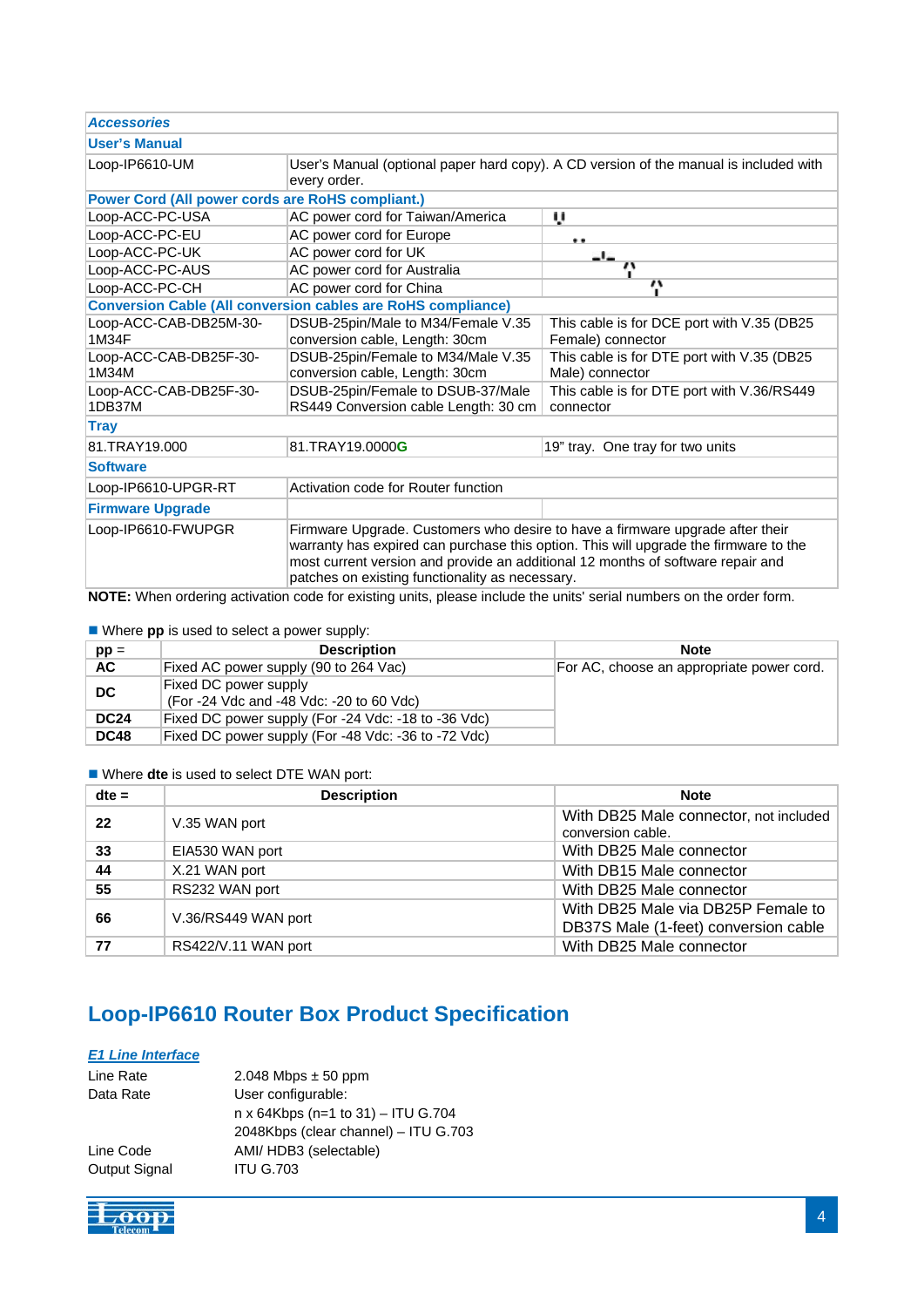| <b>ITU G.703</b>                                              |
|---------------------------------------------------------------|
| <b>ITU G.823</b>                                              |
| 75 $\Omega$ coax/120 $\Omega$ twisted pair                    |
| BNC (75 ohm), RJ48C (120 ohm, twisted pair) (ordering option) |
| ITU G.703, ITU G.704 (E1 unframed, E1 framed)                 |
|                                                               |

#### *DS1 Line Interface*

| Line Rate               | 1.544 Mbps $\pm$ 32 ppm     |
|-------------------------|-----------------------------|
| Data Rate               | n x 64Kbps (n=1-24)         |
| Line Code               | AMI/B8ZS                    |
| Framing                 | D4/ESF                      |
| Output Signal           | DSX-1 w/0, -7.5, -15 dB LBO |
| Input Signal            | DSX-1 0dB to -30dB w/ALBO   |
| Jitter                  | AT&T TR 62411               |
| Connector               | DA15S or RJ48C              |
| <b>Pulse Template</b>   | AT&T TR 62411               |
| <b>Surge Protection</b> | FCC Part 68 Sub Part D      |
|                         |                             |

#### *DTE Interface-V.35*

| DTE Interface-RS449/V.36 |
|--------------------------|
|--------------------------|

Connector DB25 Male Data Rate Up to 128 Kbps

| Connector | DB25 Male          | Conversion | DB25 Male to DB37 Female conversion cable |
|-----------|--------------------|------------|-------------------------------------------|
|           |                    | Cable      |                                           |
| Data Rate | Up to $8.192$ Mbps | Data Rate  | Up to $8.192$ Mbps                        |

#### *DTE Interface- EIA530 DTE Interface-RS232*

| Connector | DB25 Male        |
|-----------|------------------|
| Data Rate | Up to 8.192 Mbps |

#### *DTE Interface- X.21*

| Connector | DB15 Male        |
|-----------|------------------|
| Data Rate | Up to 8.192 Mbps |

#### *DCE Interface- V.35*

| Connector | DB25 Female |
|-----------|-------------|
| Data Rate | 2.048 Mbps  |

#### *Physical Interface*

- ˙ WAN: E1/FE1, DS1/FDS1 (Integrated CSU/DSU)
	- DTE (V.35/ V.36/ X.21/ RS232/ EIA530/ RS449)
	- DCE (V.35)
- ˙ LAN: 10/100 Base-T Ethernet port,

#### *WAN Interface*

- Single WAN port
- E1/FE1, DS1/FDS1 (Integrated CSU/DSU), DTE (V.35/ V.36/ X.21/ RS232/ EIA530/ RS449)

#### *Ethernet Bridge (BR ordering option)*

- ˙ Layer 2 protocol: HDLC, PPP(PAP/CHAP)/BCP, Frame Relay (up to 10 Frame Relay PVCs), Cisco compatible **HDLC**
- ˙ Remote bridge support (padding/ un-padding Ethernet CRC checksum)
- ˙ User configurable aging time
- ˙ Up to 16K MAC Table
- ˙ Cisco ISL packet transparent
- ˙ VLAN packet transparent, maximum frame size 2032 bytes
- ˙ Bridge with management IP
- ˙ 802.1w Rapid Spanning Tree Protocol
- ˙ Bridge option can be software upgraded to Router (see Layer2, Bridge mode available for transparent bridging)
- Support IEEE 802.1q VLAN

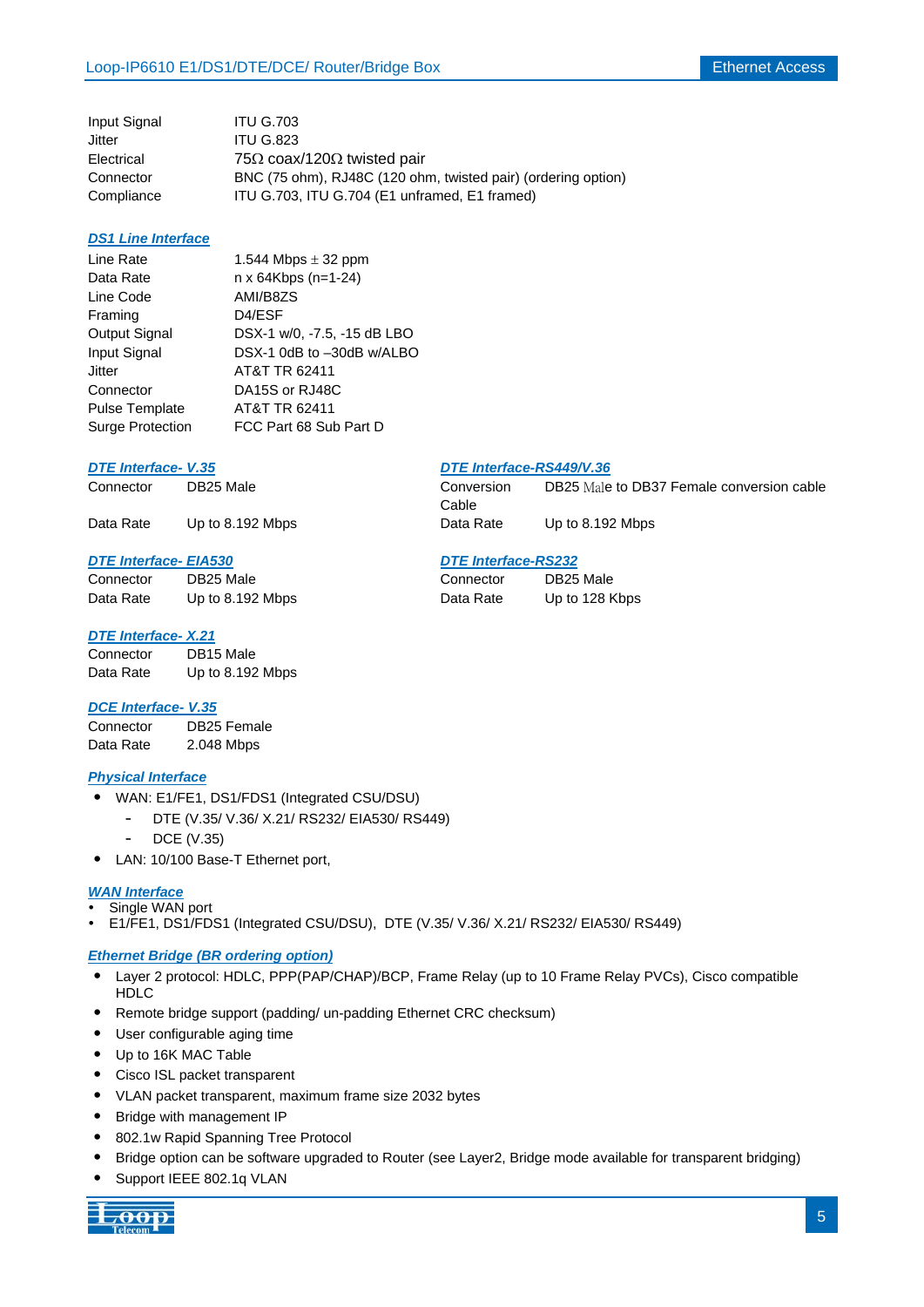˙ Support IEEE 802.1ad Q-in-Q

#### *IP Router (RT ordering option)*

- ˙ Static Route, RIP v1 & v2
- ˙ Layer 2 protocol: HDLC, PPP(PAP/CHAP)/IPCP, Frame Relay (up to 10 Frame Relay PVCs), Cisco compatible HDLC
- ˙ For E1 WAN, In-band management channel on dedicated TS
- ˙ NAT/NAPT
- ˙ Port Forwarding: Static/dynamic address/port forwarding table for NAT and NAPT

#### *LAN Interface*

- One or four Ethernet ports
- ˙ Embedded Ethernet switch for four Ethernet ports
- ˙ Conforms to the relevant sections of IEEE 802.3/802.3u
- ˙ Support SNMP management
- ˙ Physical interface 10/100 Mbps, Speed auto-sensing, Half/full duplex auto-negotiation, Auto MDI-X
- ˙ RJ45 connector

#### *DHCP*

- ˙ DHCP server support for LAN users (RFC2131, RFC2132)
- ˙ BOOTP compatible

#### *SNTP*

- ˙ SNTP client support
- ˙ Sync with up to 4 time servers

#### *Access Control & Firewall (RT)*

- ˙ Packet filtering based on Inbound/outbound direction Source/destination IP address Protocol types (ICMP, TCP, UDP) Port number rang
- Up to 4 control lists

#### *QoS*

- ˙ QoS based on rate limit
	- ˙ Classification based on
		- Outbound direction
		- Source/destination IP address
		- Protocol types
		- Port number range
		- DSCP

#### *Management*

- ˙ Support SNMP v1/v2
- ˙ MIB: MIBII, Transmission MIB
- ˙ Telnet
- ˙ SSH
- ˙ HTTP Web-based management
- ˙ Serial console with CLI, DB9 / RS232
- TFTP firmware download
- ˙ Configuration upload/ download
- ˙ SNMP/ Telnet via data channel/ In-band Management channel

### *Administration & Diagnostics*

- ˙ Ping
- ˙ Trace route
- **Loopback**

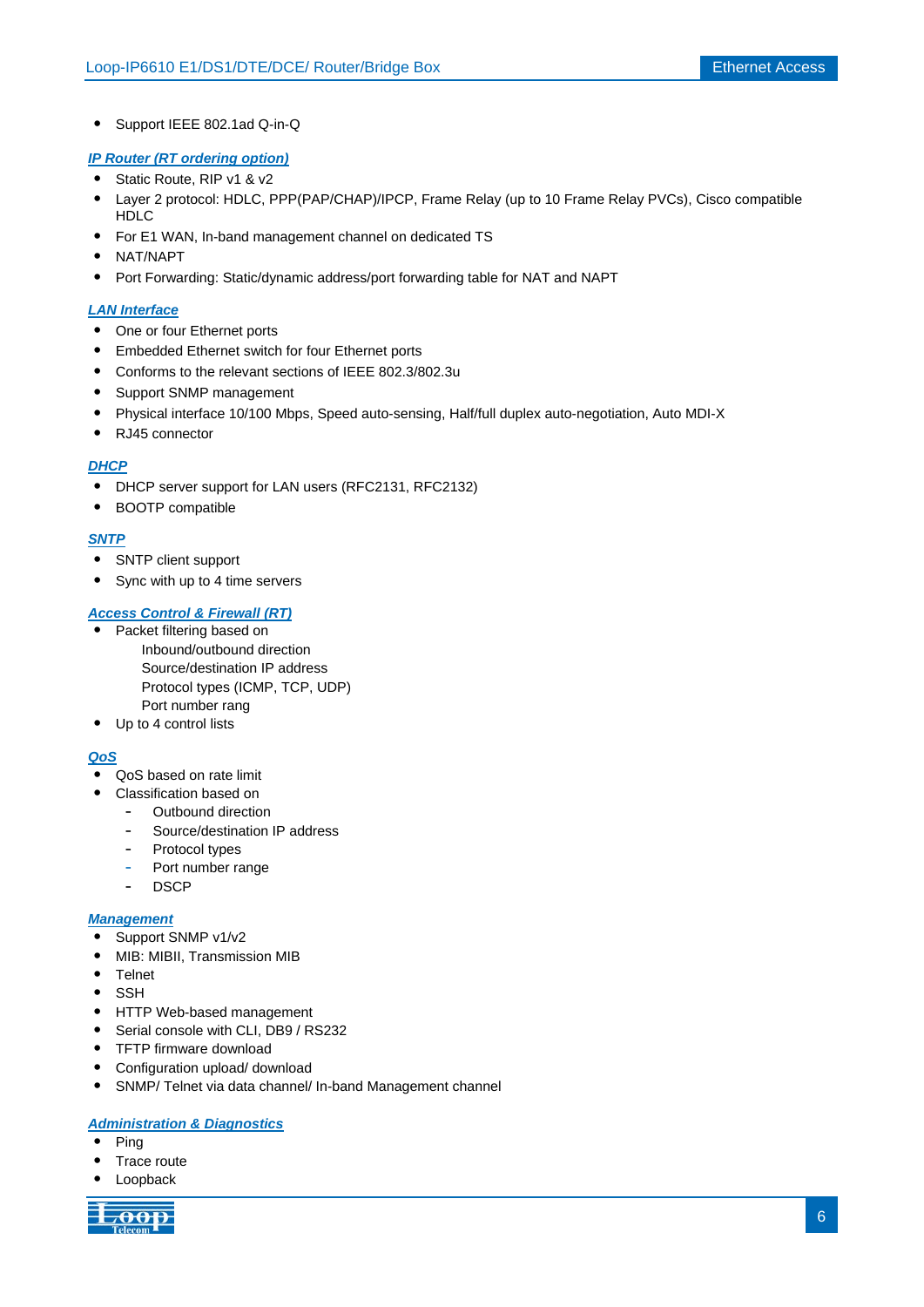### *Diagnostics Test*

| Loopbacks           | For E1/DS1: Line Loopback, Payload Loopback                  |
|---------------------|--------------------------------------------------------------|
|                     | For DTE: DTE to DTE Loopback                                 |
| <b>Test Pattern</b> | For E1: 15-bit PRBS, 3-in-24, 1-in-8, 2-in-8, 1:1            |
|                     | For DS1: 20-bit QRSS, 3-in-24, 1-in-8, 2-in-8, 1:1           |
| <b>Idle Channel</b> | For E1: Use of idle channel to perform PRBS diagnostic test  |
|                     | For DS1: Use of idle channel to perform QRSS diagnostic test |

#### *Performance Monitor*

| Performance Store   | Last 24 hours performance in 15-minute intervals and last 7 days in 24-hour summary line, user,<br>and remote site                         |
|---------------------|--------------------------------------------------------------------------------------------------------------------------------------------|
| Performance Reports | Date & Time, Error Second, Unavailable Second, Burst Error Second, Severe Error Second,<br>Controlled Slip Second, and Loss of Frame Count |
| Alarm History       | Date & Time, Alarm Type, and Location                                                                                                      |
| Alarm Queue         | Maximum 40 alarm records which record the latest alarm type, location, and date & time                                                     |

#### *Electrical*

- AC: Full range support 100 240V
- DC: -24V or -48V support
- Power consumption: Max. 6 watt

#### *Physical*

| <b>Dimensions</b> | 210 x 41.5 x 140 mm. (WxHxD)                                                     |
|-------------------|----------------------------------------------------------------------------------|
| Temperature       | Commercial unit: 0 to 50 $\circ$ C: Industrial unit: -40 $\circ$ to 70 $\circ$ C |
| Humidity          | 0-95% RH (NON-CONDENSING)                                                        |
| Mounting          | Desk-top stackable, wall mount, rack mount with 19" tray available               |

#### *Compliance*

| EMC.    | FCC15 Class A EN300 386, EN55022, EN55024 |
|---------|-------------------------------------------|
| Safety  | UL60950 ETL/ETLC, IEC60950 CB, EN60950    |
| Network | FCC68, CS-03                              |

# **Application Illustrations**

### **Basic Use**